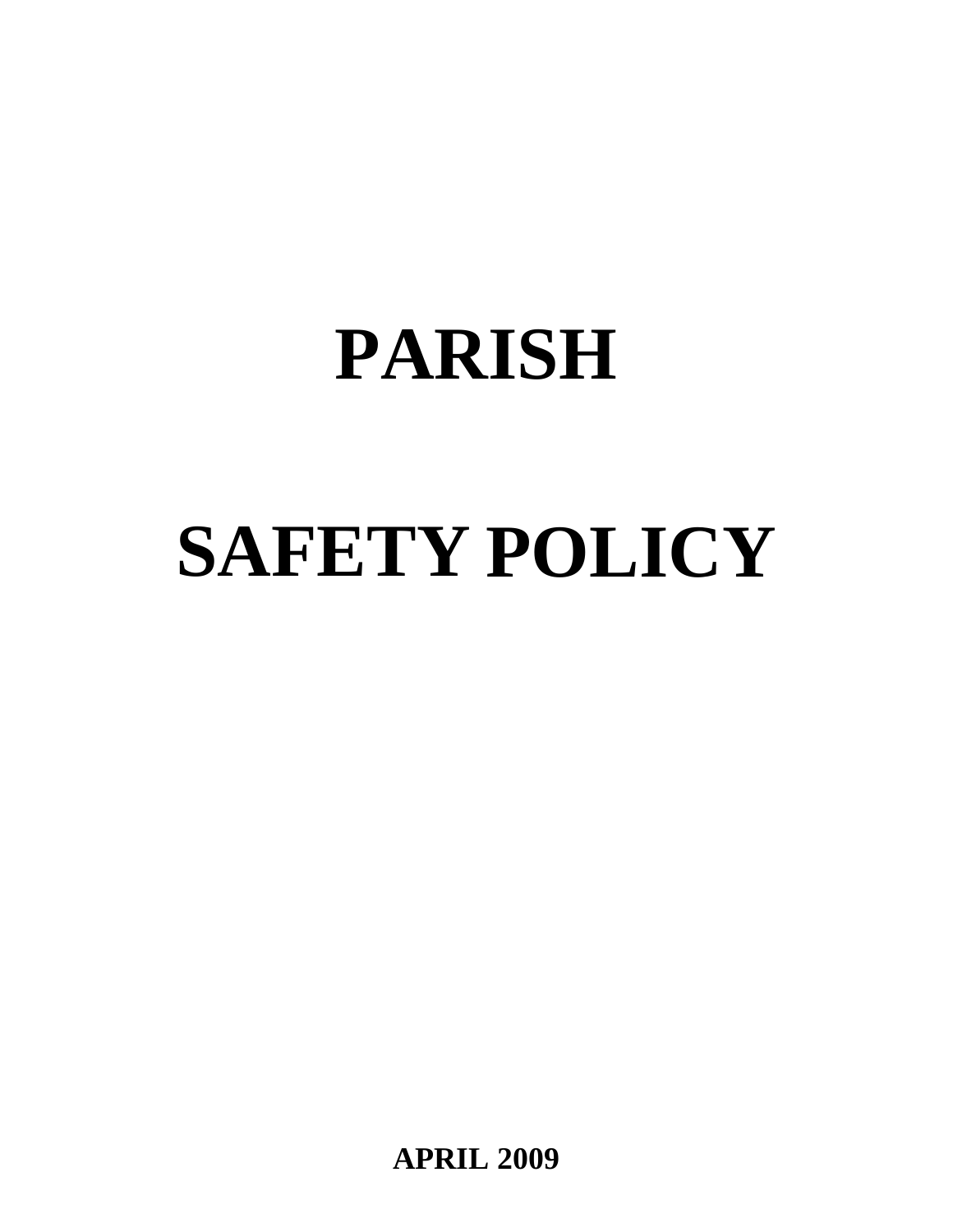### **INTRODUCTION**

In 1994, the Workers' Compensation statute was revised, reformed, and signed into law. One provision of the revised statute was the requirement that all employers with 10 or more employees "shall prepare … a current written safety program." (RSA 281-A: 64 II.) Further, every employer of 5 or more employees "shall establish and administer a joint loss management committee…" (RSA 281-A: 64 III)

Preparing a written safety program and creating a Joint Loss Management Committee will not ensure a safe workplace unless each employee is committed to working safely and to reporting unsafe conditions. It is only through the commitment of employees and administration that workplace injuries and accidents can be reduced or eliminated. Employees are encouraged to work closely with and take an active role in the Joint Loss Management Committee.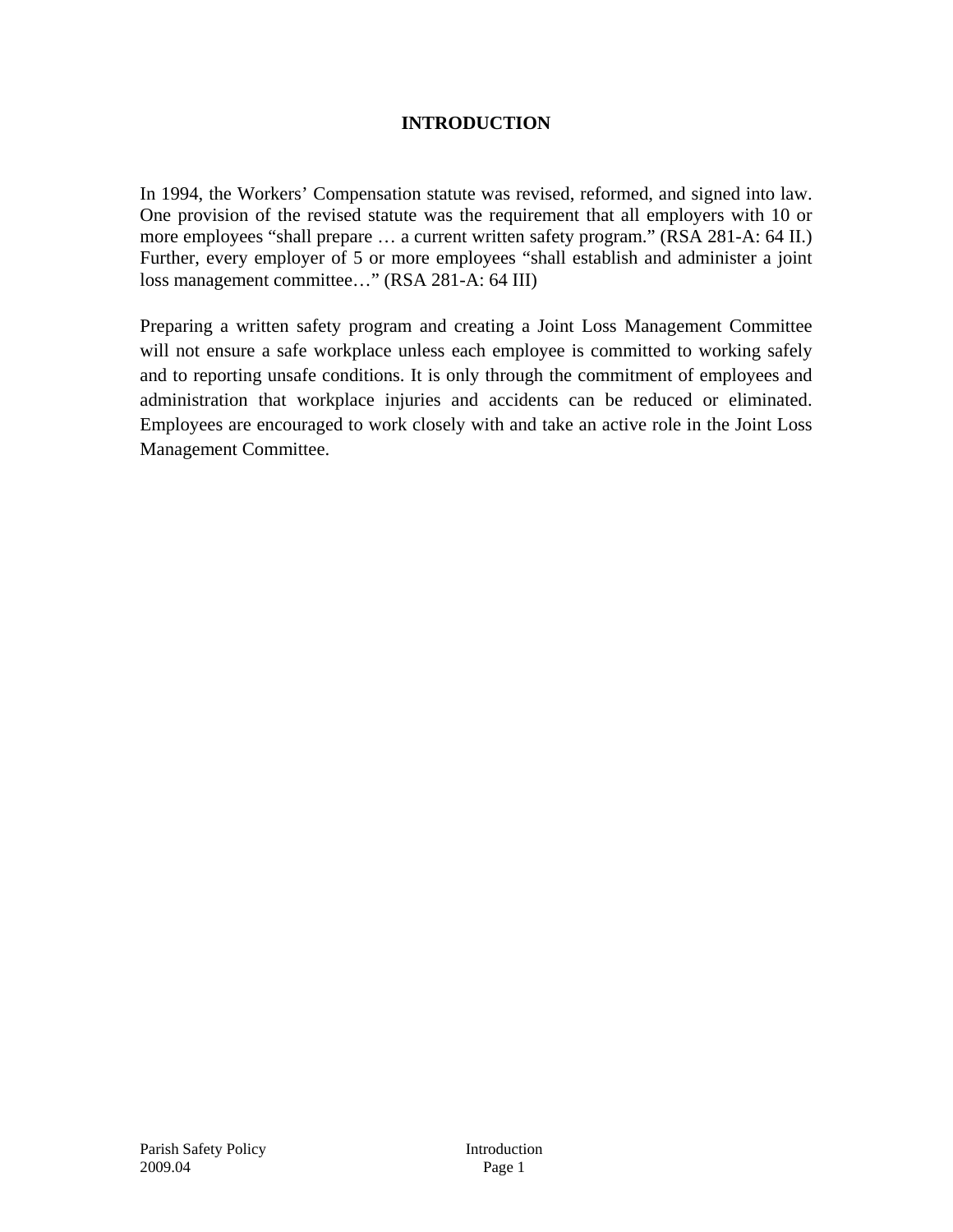### **PARISH POLICY STATEMENT**

<*INSERT PARISH NAME>* recognizes the importance of safety and health and is committed to providing our employees a workplace in which recognized hazards are controlled or eliminated. The philosophies and objectives behind this commitment follow:

- The safety and health of all parish employees is a priority.
- All employees will make safety and the safety of their co-workers a priority.
- Each employee's daily tasks will be conducted in a manner that is consistent with the philosophy and objectives of the parish Safety Policy and the safety rules and procedures that the parish practices.
- Every employee, no matter what level, will support safety by adhering to the safety policy and program of <*insert Parish Name>*, thereby providing safe working conditions for everyone.

The goals of <*insert Parish Name>* Safety and Health Program follow:

- To provide reasonable and adequate safeguards to the maximum extent it is possible.
- To conduct health and safety inspections to identify and eliminate unsafe working conditions or practices, to control health hazards, and to comply fully with all the Safety and Health Standards established by the Joint Loss Management Committee.
- To train employees in health and safety practices.
- To provide necessary personal protective equipment and instruction for its use.
- To develop, update, and enforce health and safety rules and require that all employees cooperate with these regulations.
- To investigate promptly and thoroughly every accident or incident to determine the cause and to take actions to prevent any recurrence of the problem.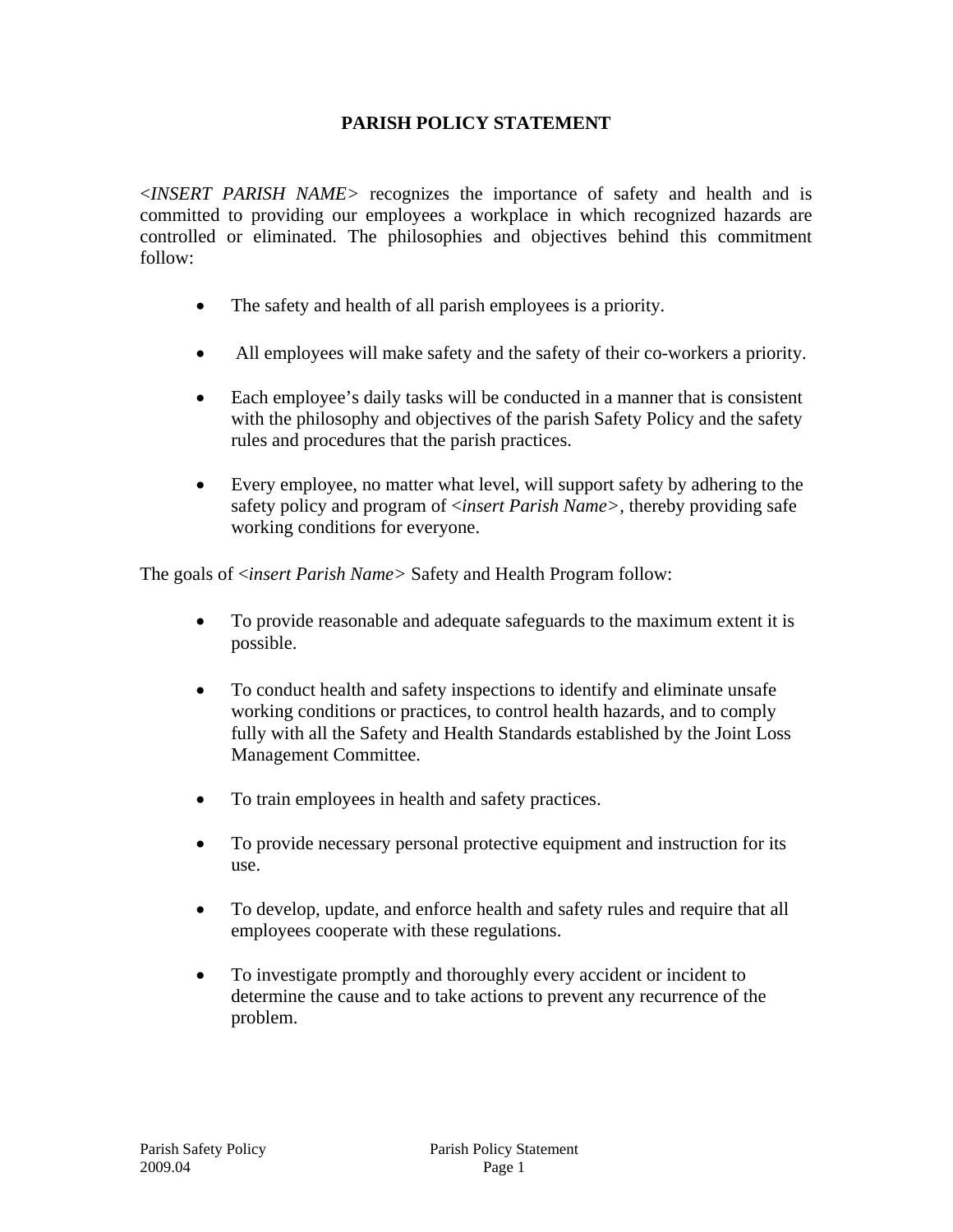### **RESPONSIBILITIES**

Every person – pastor, administrator, employee – bears some responsibility for the safety and well-being of other employees, volunteers, and visitors to <*insert Parish Name>*. Below is a partial list of the responsibilities each person bears.

The Pastor or Administrator will

- Supervise the Safety Program and actively participate in the program.
- Invite all employees to also participate in the Safety Program.
- Ensure that all employees are made aware of the elements of the Safety Programs and implement those elements.
- Require that protective equipment be used when appropriate.
- Provide the support necessary to ensure a safe and healthy work environment.
- Establish an environment where employees are comfortable in discussing safety and health issues.
- Take immediate action to correct any hazardous conditions or unsafe employee act.
- Ensure that employees receive the training necessary to perform their work safely.
- Establish and enforce disciplinary procedures for employees who do not follow safety rules and regulations.
- Communicate safety issues to employees through the safety policy, written notices, bulletin boards, and verbal communication.

#### Employees will

- Immediately report all accidents or incidents and hazardous conditions to the Pastor or Administrator.
- Adhere to and follow all safety rules and regulations.
- Attend all required training sessions and safety meetings.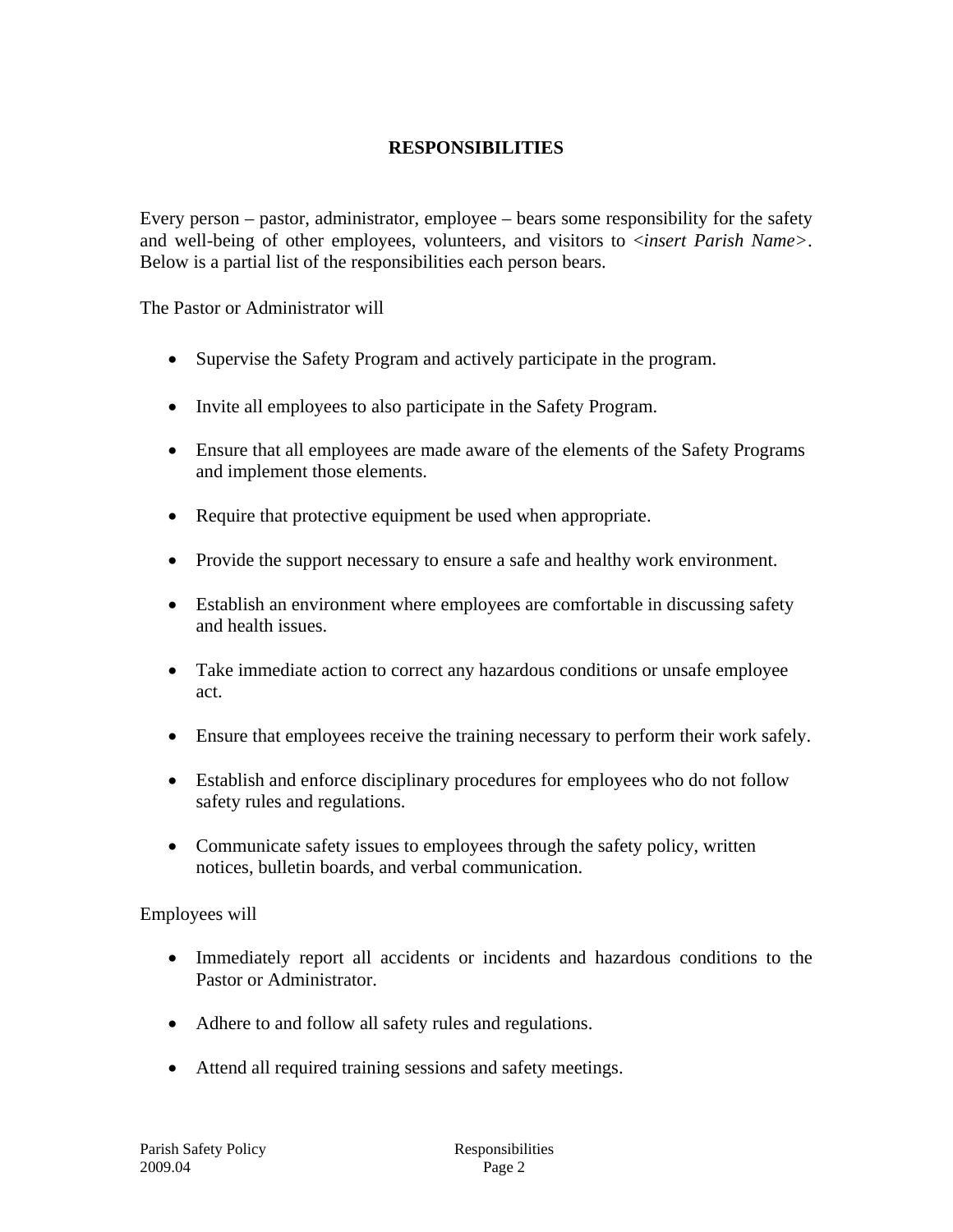• Support the efforts of the pastor/administrator and other employees in creating a safe and healthy work environment.

The Joint Loss Management Committee will

- Assist and advise the Pastor or Administrator in establishing and maintaining the safety program.
- Provide all employees with a Safety Handbook.
- Review and update rules and programs as needed.
- Plan and coordinate inspections, meetings, and training.
- Review incident reports and data.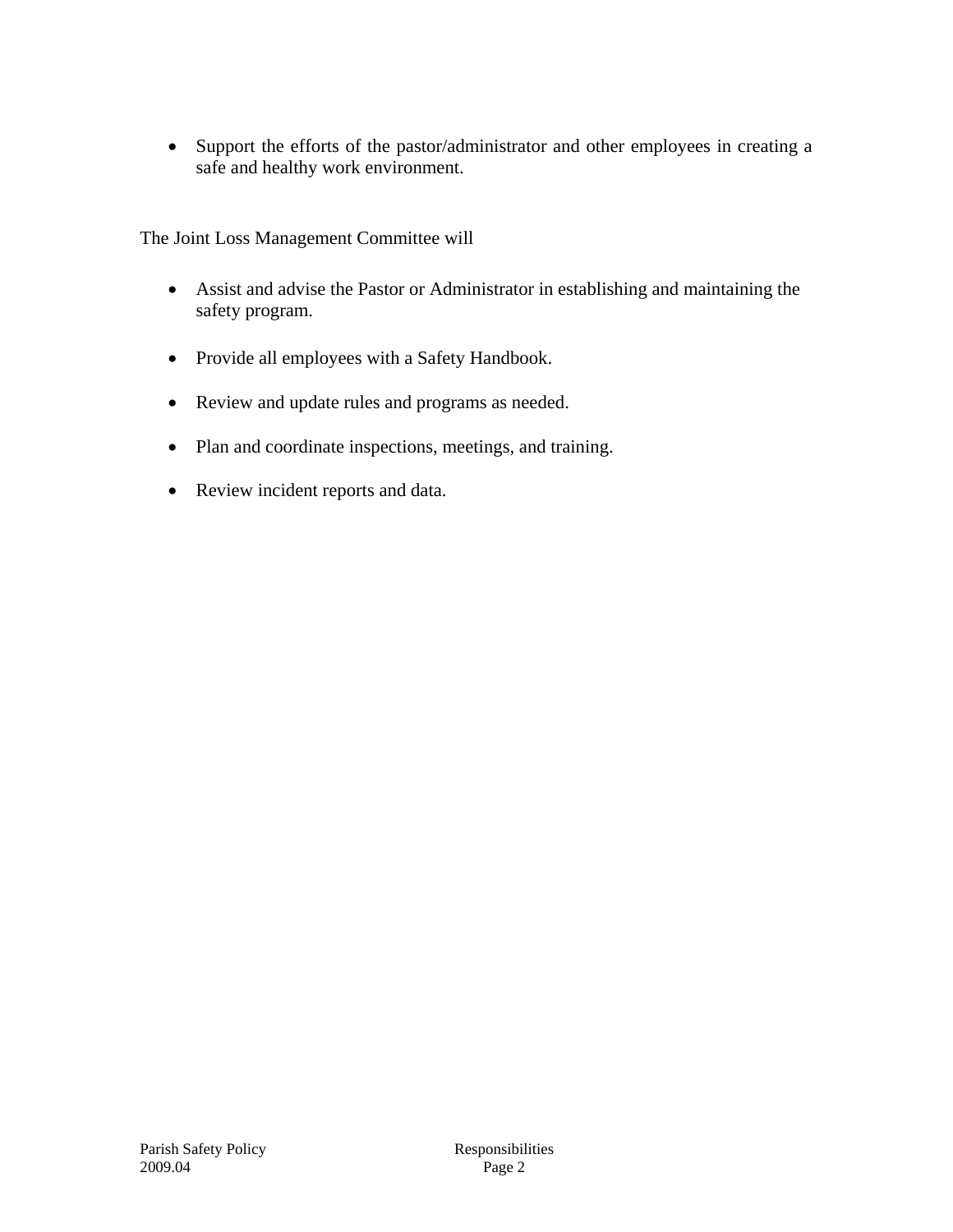### **NH STATE LAW REGARDING SAFETY COMMIITEE**

### **PART Lab 603 Joint Loss Management Committee**

Lab 603.01 Purpose: The purpose of a Joint Loss Management Committee is to bring workers and management together in a non-adversarial, cooperative effort to promote safety and health in each workplace. A Joint Loss Management Committee assists the employer and makes recommendations for change.

#### **The Joint Loss Management Committee**

- 1. All employers with 5 or more employees (including both full-time and part-time) shall establish a working Joint Loss Management Committee composed of equal numbers of employer and employee representatives.
- 2. Parishes that are twinned or a parish with a school may be combined into a single Joint Loss Management Committee. The committee shall represent the safety and health concerns of all locations.
- 3. The size or the committee shall be determined as follows:
	- a) Employers with 20 or fewer employees shall have a minimum of 2 members.
	- b) Employers with more than 20 employees shall have a minimum of 4 members.
- 4. Employee representatives shall be selected by employees.
	- a) Where the employees are represented by a single, exclusive bargaining representative, the bargaining representative shall designate the members.
	- b) Where the employees are represented by more than one labor organization or where some but not all of the employees are represented by a labor organization, each bargaining unit of represented employees and any residual group or un-represented employees shall have a proportionate number of committee members on the number of employees in each bargaining unit or group.
- 5. Committee members shall be representative of the major activities of the parish.
- 6. Any employee who participates in committee activities as a committee member,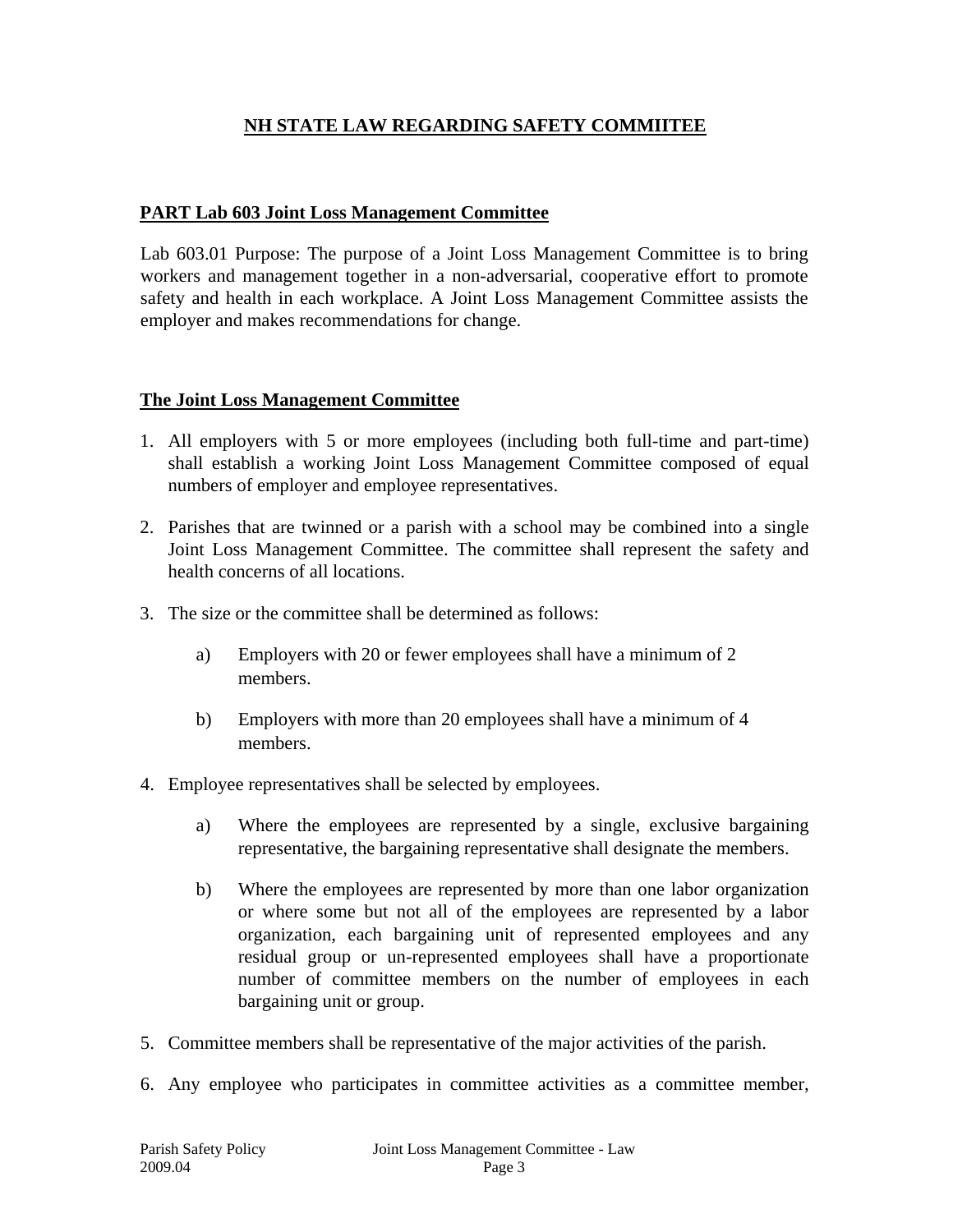7. The employer shall respond in writing to recommendations made by the Committee. A verbal response recorded in the committee's official minutes shall be deemed a written response.

### **Duties and Responsibilities of Joint Loss Management Committee**

The Committee shall:

- 1. Meet at least quarterly to carry out their duties and responsibilities.
- 2. Record minutes of the meetings and make them available for review by all employees.
- 3. Elect a chairperson. The position of chairperson shall be rotated between employee and employer representatives.
- 4. Develop and disseminate to all employees a committee policy statement.
- 5. Develop and disseminate to all employees the clearly established goals and objectives of the committee.
- 6. Establish safety programs which shall include, but is not limited to, the following:
	- a) Designation, by name and title, of a person who shall be knowledgeable of site specific safety requirements and be accountable for their implementation and adherence.
	- b) Provisions for safety inspections at least annually for hazard identification purposes.
	- c) Communication of identified hazards, with recommended control measures, to the person(s) most able to implement controls.

### **Lab 603.04 Violations of Safety Requirements**

The State of New Hampshire may assess a fine of up to \$1000.00 per day on any employer who

1. Does not comply with the requirement regarding a current written safety program (RSA 281-A:64 II) if the location has 10 or more employees, including full-time,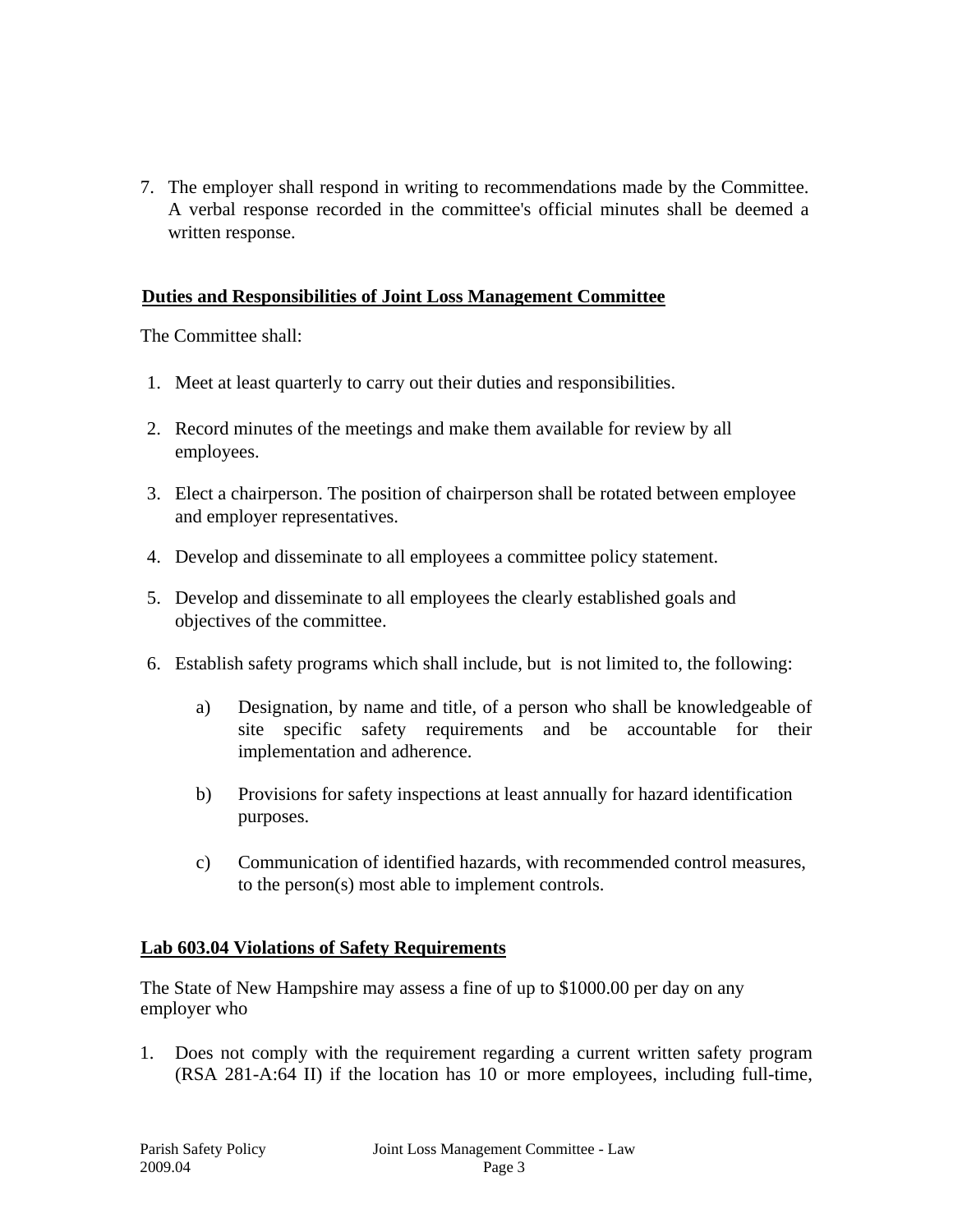- 2. Fails to file the Safety Summary Form bi-annually if the location has 10 or more employees, including full-time, part-time, and seasonal employees;
- 3. Has not established a Joint Loss Management Committee;
- 4. Does not comply with directives issued by the Department of Labor as a result of a safety inspection by the Department.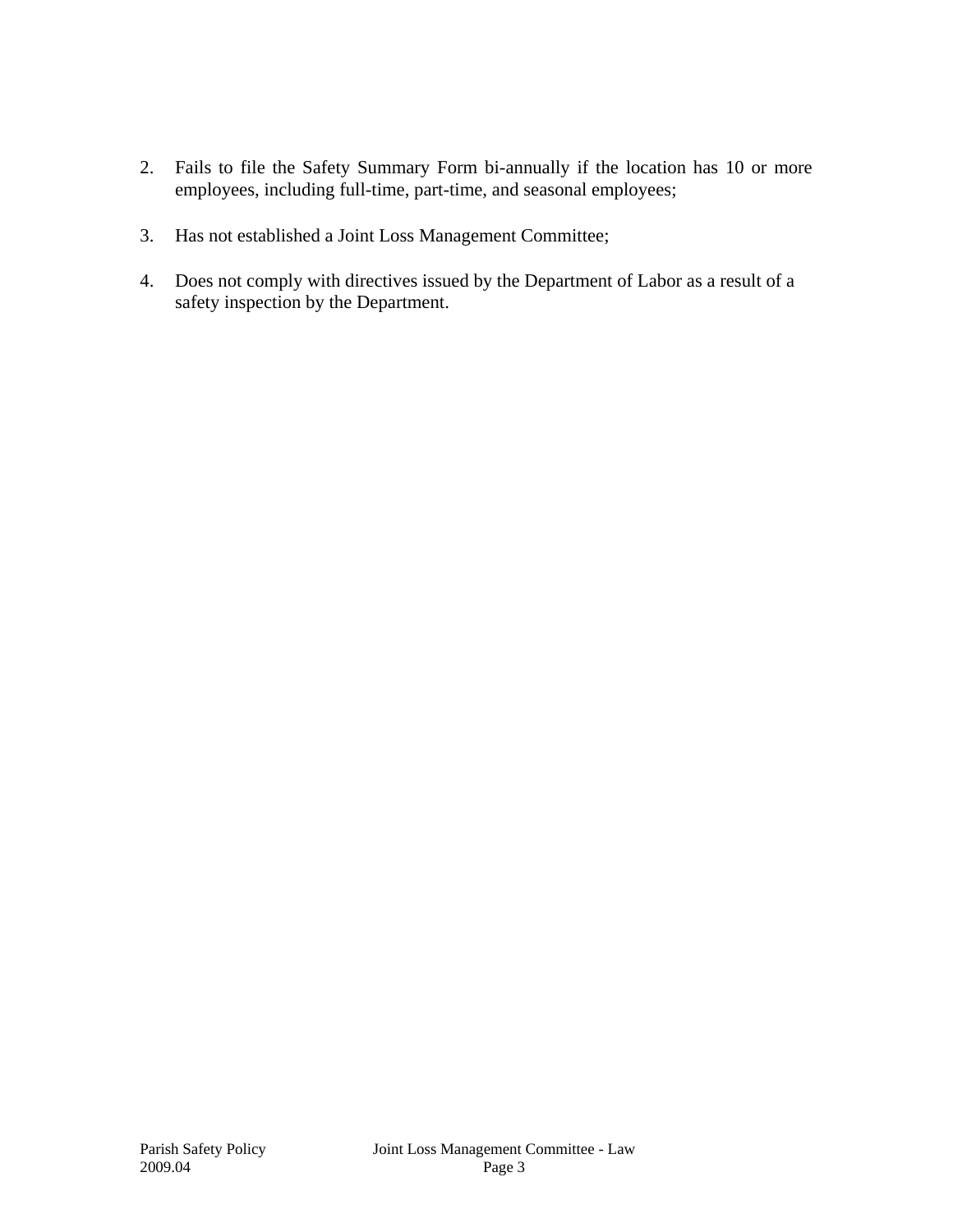### **PARISH JOINT LOSS MANAGEMENT COMMITTEE**

In order to properly monitor the Safety Program, <*insert Parish Name>* has established a Joint Loss Management Committee (JLMC).

The JLMC will initially be chaired by the Pastor or whomever he may designate. After the first two years, the make up of the Safety Committee in terms of its membership, will be in accord with New Hampshire State Law. Meetings will be held on a quarterly basis. Through these meetings, the parish will insure that input or suggestions employees may have with regard to safe work habits and procedures is duly noted and taken into consideration. Also, the purpose of these meetings is to monitor the Safety Program and establish and maintain policy concerning safety.

### **Health and Safety Inspections**

The JLMC will perform health and safety inspections at least annually for the purpose of identifying hazards and reducing accidents. Inspections may be carried out more frequently than once per year. The inspection will include a walk-through of the entire parish facility, including the exterior. Some items for review and inspection include, but are not limited to the following:

- General housekeeping
- Entrances and exits
- Stairs and hallways
- Parking lots and walkways
- Landscaping
- Ergonomic and workstation design
- Storage areas
- Fire extinguishers

Following the inspection, the JLMC will report its findings to the Pastor or Administrator. The JLMC will offer suggestions to correct or improve any safety hazards or concerns found during the inspection. The Pastor or Administrator will ensure that an employee is informed about any identified hazards associated with an individual's work station.

The Pastor or Administrator or his designee will inform the JLMC about the number and types of losses at the parish – property losses as well as liability and worker's compensation claims. The JLMC will identify problem areas and make suggestions for corrective action to prevent other, similar incidents.

The JLMC will recommend a set of safety rules that spell out the "dos" and "don'ts" pertaining to safety at the parish. The JLMC will review the safety rules periodically to evaluate their effectiveness. The JLMC will revise or modify the rules as needed.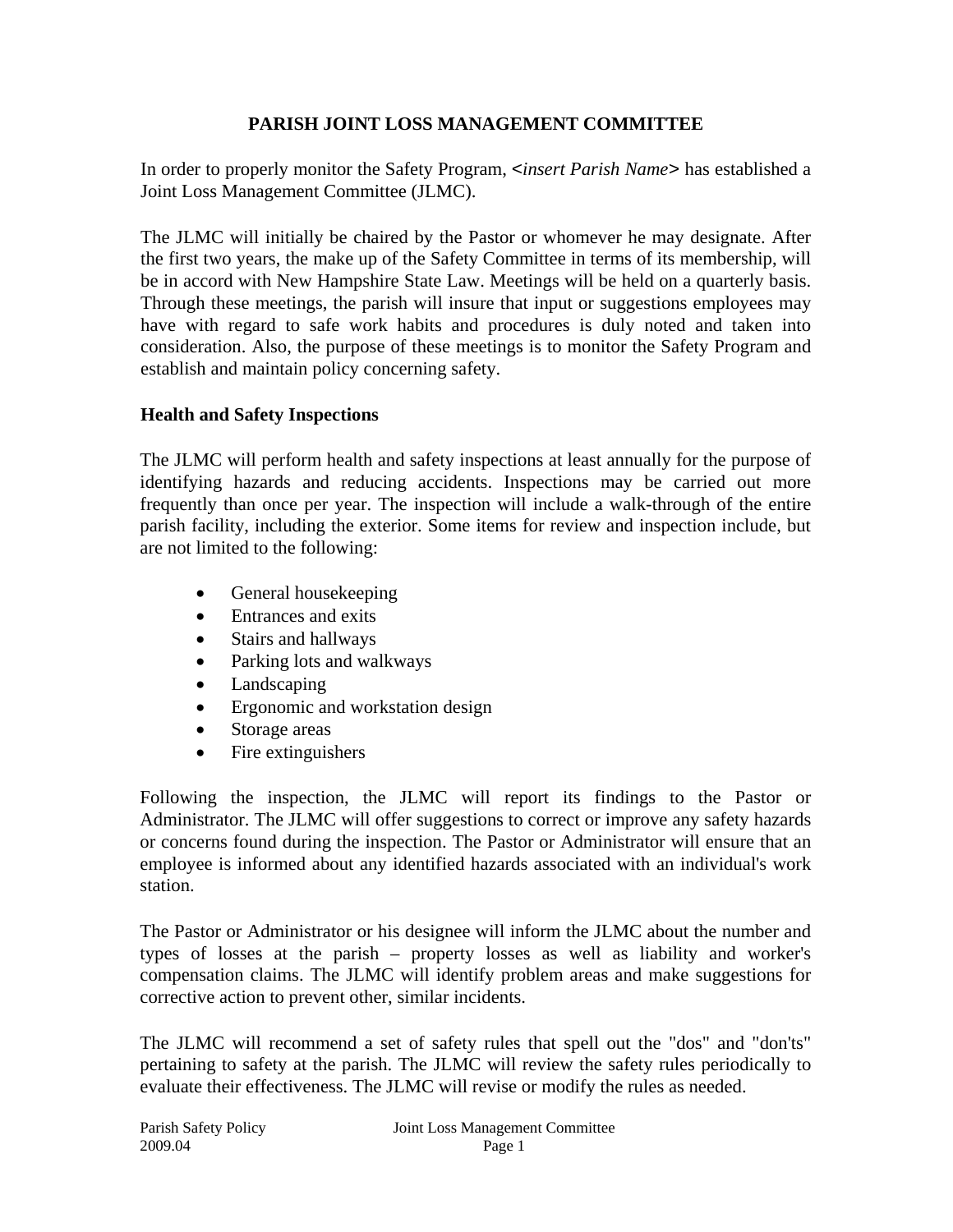### **SAFETY RULES AND REGULATIONS**

To ensure the safety of all employees, everyone is expected to adhere to the following safety rules. Failure to do so could cause injury to an employee or others. Further, violating these safety rules may result in disciplinary action.

- Consumption of alcoholic beverages or working under the influence of alcohol or drugs is not permitted.
- Inappropriate language will not be tolerated.
- Smoking is not permitted in any parish building. Smoking is permitted only in designated areas.
- Each employee will not perform any task which he/she feels is unsafe.
- Each employee will wear appropriate clothing and use appropriate equipment for any task.
- Each employee will report any unsafe condition or practice to the Pastor or Administrator or his designee.
- Each employee will cooperate with efforts of the JLMC to promote safety in the parish.
- Each employee will use common sense and care to prevent injury to himself/herself and to others.
- Each employee will return equipment to its proper place after use.
- Each employee will keep his/her work area free of clutter.
- Each employee will keep his/her workspace clear of excessive clutter.
- Each employee will immediately report any accident, incident, or injury to the Pastor or Administrator or his designee.
- Each employee will keep electrical, telephone, computer, and/or other cords away from areas where people walk.
- Each employee will use a proper stool or ladder to reach objects that are overhead.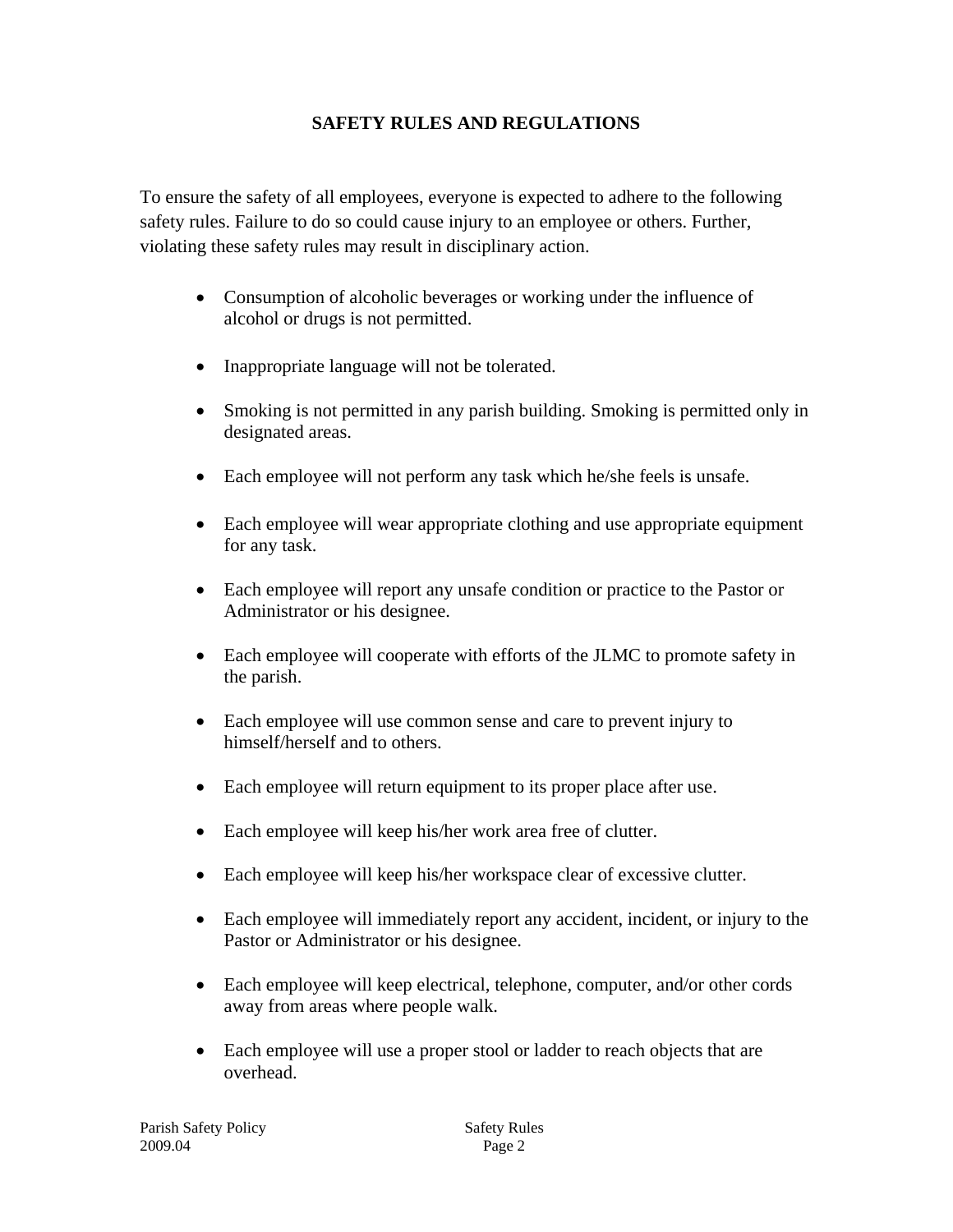- Each employee will close and lock all doors and windows when the building is empty.
- Each employee will check that all appliances are off when leaving for the day or for an extended period.
- Each employee will place warning signs when and where needed to advise others of hazardous conditions.
- Horseplay or practical jokes are not permitted.
- Deliberate destruction of parish property or the property of other employees is prohibited.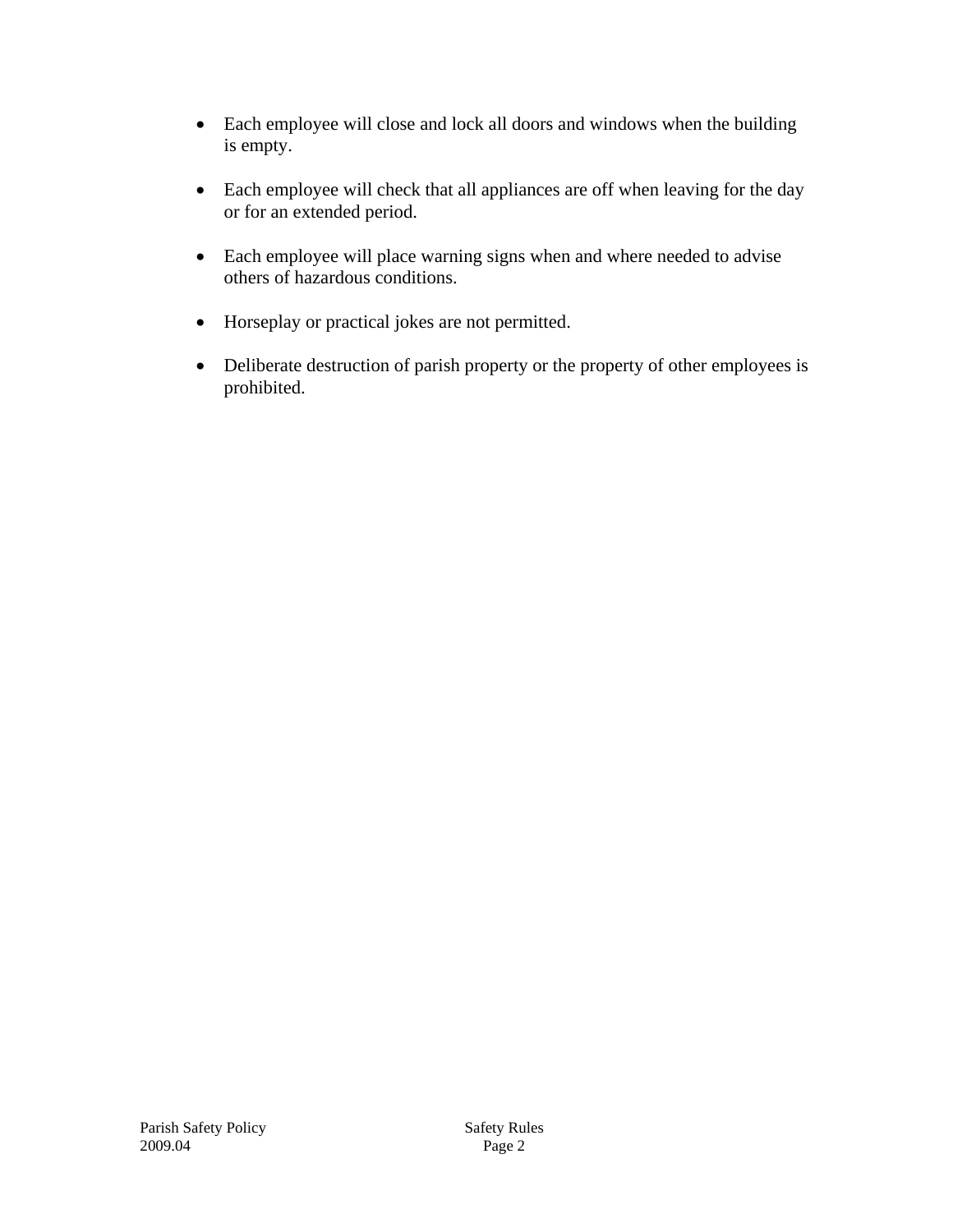# **Training**

All workers share responsibility for their own safety and safety on the job. Workers should be trained in safe practices and should apply those practices to their jobs. Each worker should know how to prevent accidents and also how to respond in case of accident or emergency.

<*insert Parish Name>* will train workers regarding safety rules and the safe use of equipment. No worker should operate a piece of equipment unless properly trained. Ongoing training will be provided when a new program is established or new equipment is installed or purchased. <*insert Parish Name>* will provide periodic training to update and review previous training.

Some areas which may require training include the following:

- CPR (cardio-pulmonary resuscitation), First Aid, and AED (automated external defibrillator)
- Fire Prevention
- Use of Fire Extinguishers
- Motor Vehicle Safety
- Material Handling
- Back Injury Prevention
- Hand/power tool Use
- Ladder Safety
- Work Station Ergonomics

# Safety Bulletins and Posters

The Parish will post safety bulletins and posters in locations where employees will see them. Notices regarding safety issues, hazards, and policies will also be posted.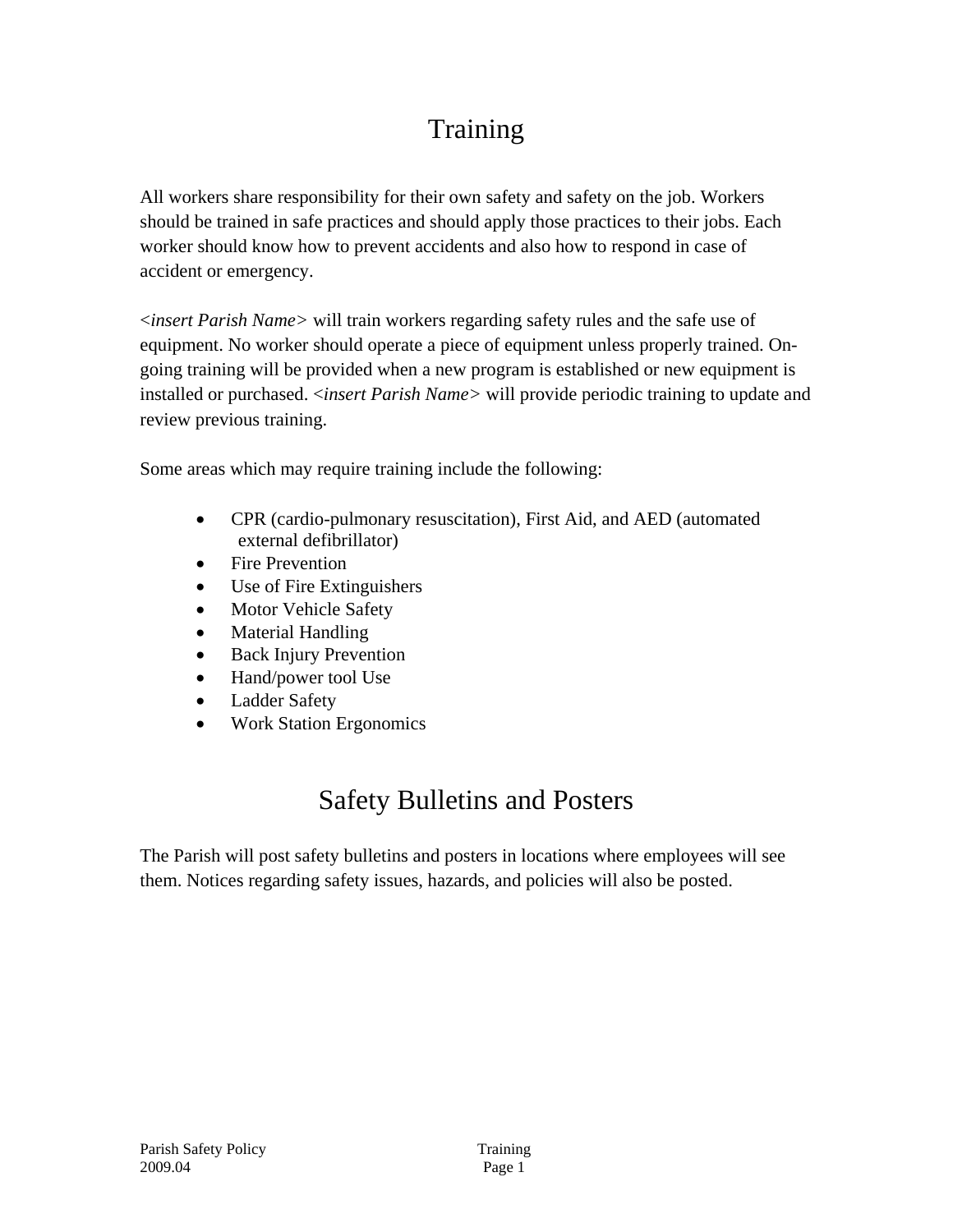## Emergency Procedures

Despite everyone's best efforts, emergencies will arise and accidents may occur. When this happens, it is vital that all staff, including the Pastor or Administrator, know the proper procedures to follow. At a minimum, the parish will

- Post emergency numbers (9-1-1), including the local fire, police, ambulance, and poison control center in readily accessible locations.
- Establish procedures to evacuate the building(s) and to account for all personnel (by a headcount) after evacuation.
- Keep an adequately supplied First Aid Kit readily accessible.
- Keep an appropriate Fire Extinguisher in the kitchen or other space where a fire is likely to start.

#### **Fire**

In case of fire, staff will call 9-1-1 and evacuate the building. Never attempt to extinguish a fire before calling 9-1-1.

### **Other Emergencies**

When other emergencies occur, call 9-1-1 and follow the instructions of the responder. If a person is injured, keep the person comfortable and quiet until trained personnel arrive.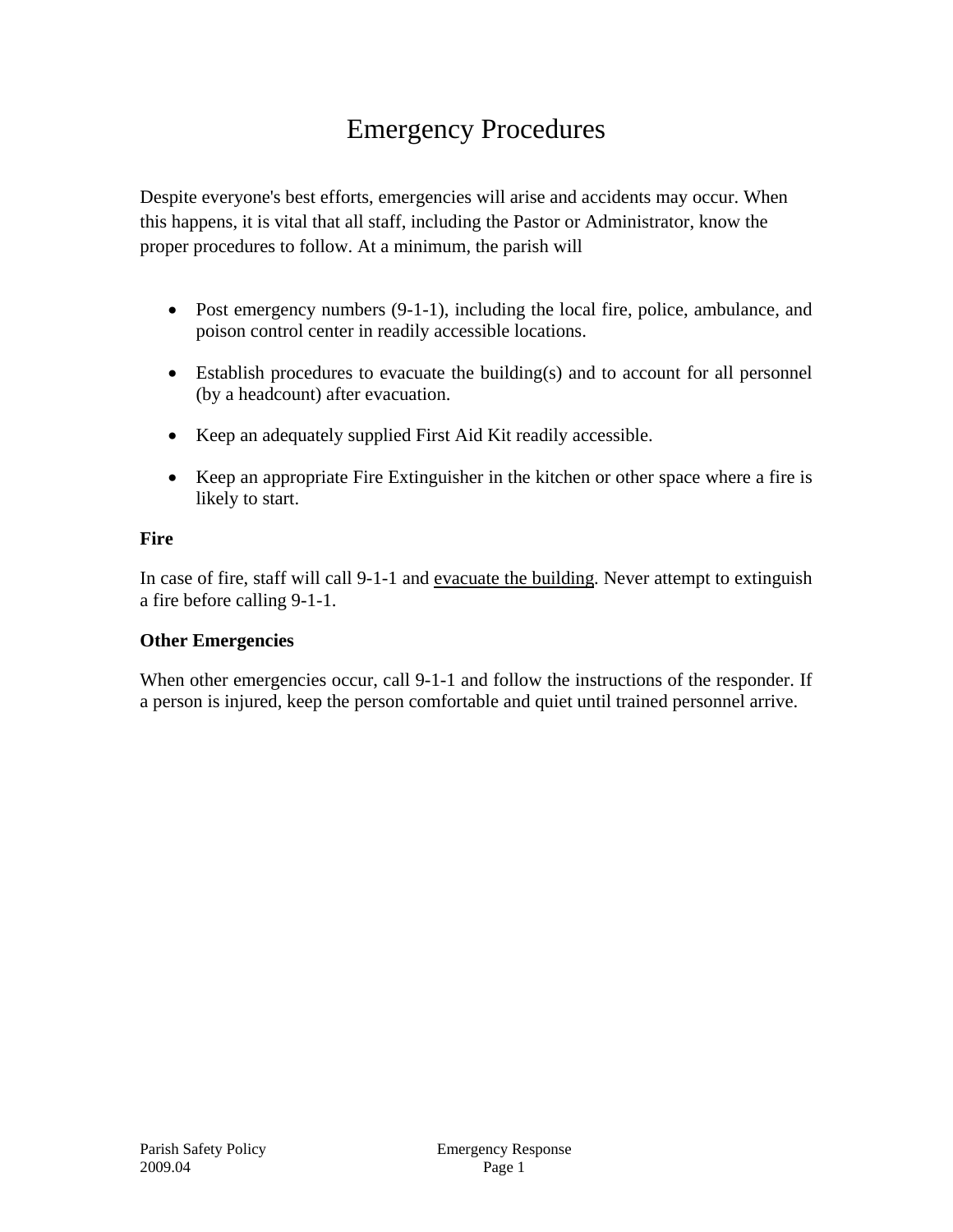### Accidents or Injuries

### **Accidents or Injuries to Visitors or Parishioners**

### **Report the Accident**

If a parishioner or other visitor to the parish should sustain an injury while on parish property, <*insert Parish Name>* will notify the *Office of Risk Management* about the accident by filing an Accident Report as soon as possible after the accident or injury occurs.

The Office of Risk Management will acknowledge receipt of the report and, if prudent, assign an independent adjuster to investigate the claim.

The Accident Report- Parishioner or Visitor is available on the diocesan website at [www.catholicnh.org/riskforms](http://www.catholicnh.org/riskforms).

### **Employee Accidents**

### **Report the Accident**

An employee should report any accident or injury that occurs during work time – even if the injury appears minor. <*insert Parish Name>* will notify the *Office of Risk Management* about the accident by filing a First Report of Injury as soon as possible after the accident or injury occurs. <*insert Parish Name>*will update the *Office of Risk Management* regarding any changes in the status of the injured employee. The Employer's Accident Report is available on the diocesan website at [www.catholicnh.org/riskforms](http://www.catholicnh.org/riskforms).

### **Return to Work**

Whenever possible, <*insert Parish Name>* will provide temporary alternative duty to an injured employee during his/her recovery from a work related injury. This may include modified tasks from the employee's existing job or tasks from other jobs within the parish. The goal is to meet the restrictions until the injured employee can return to fulltime work or is issued permanent restrictions by a medical professional.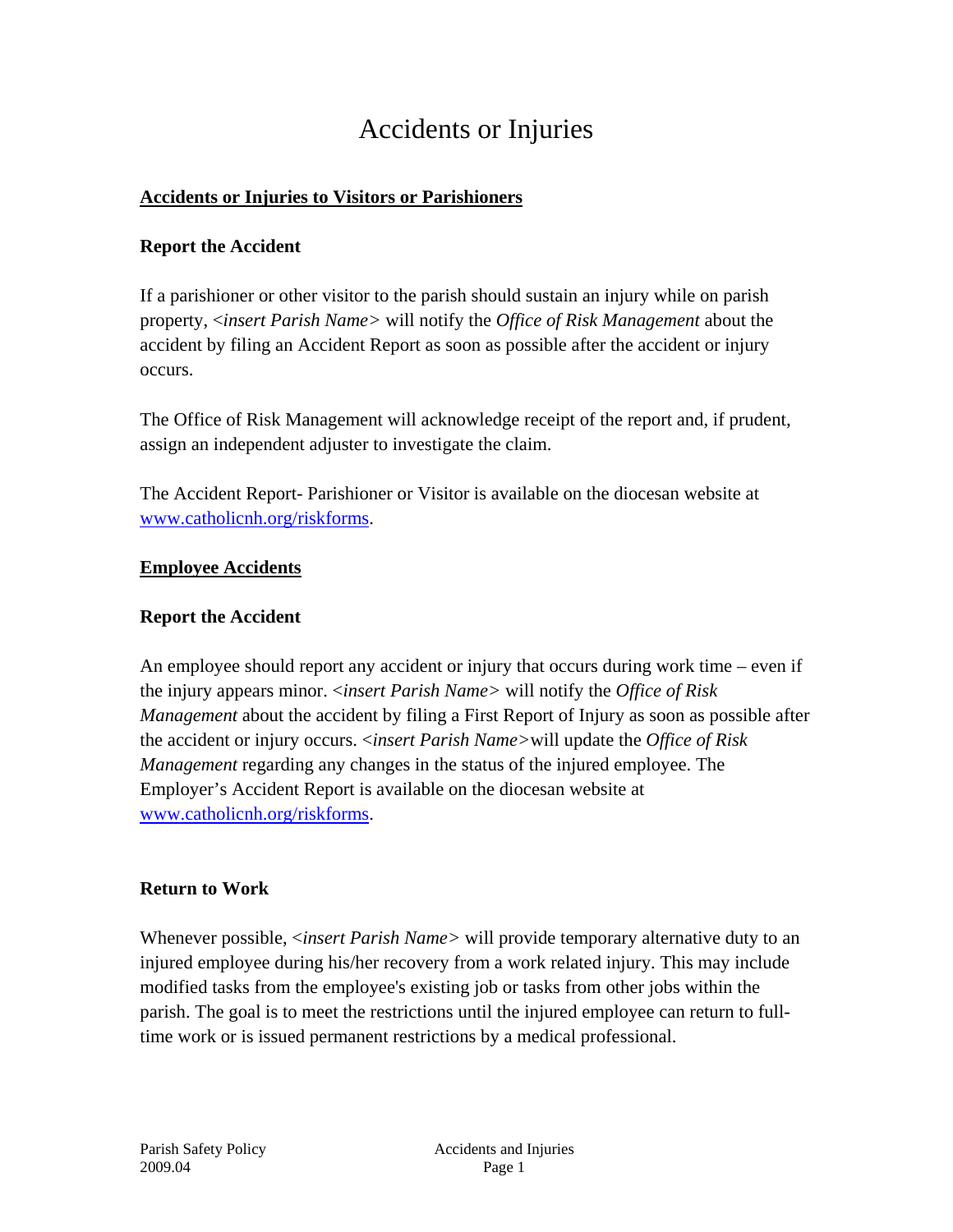### Contractors – Outside Providers

<*insert Parish Name>* will advise any contractor, sub-contractor or outside service provider about hazardous substances or conditions to which they may be exposed while at the worksite.

The Diocese of Manchester requires all contractors who perform work at parishes, schools and diocesan institutions to carry insurance. Contractors must provide a Certificate of Insurance which names the *Roman Catholic Bishop of Manchester, a Corporation Sole* d/b/a <*insert Parish Name>* as an additional insured on their liability policies. The Certificate of Insurance must be sent to the attention of the Office of Risk Management at PO Box 310, Manchester, NH 03105.

 <*insert Parish Name>* will request a Certificate of Insurance from contractors hired to work at the parish. **This Certificate of Insurance must be provided to the** *Office of Risk Management* **before the work can begin.**

The minimum required insurance coverages and limits are:

|  | Comprehensive General Liability |
|--|---------------------------------|
|--|---------------------------------|

| General Aggregate             | \$3,000,000*             |
|-------------------------------|--------------------------|
| Products/Completed Operations | \$3,000,000              |
| Personal & Advertising Injury | \$1,000,000              |
| Each Occurrence               | \$1,000,000              |
| <b>Property Damage</b>        | 100,000<br><sup>\$</sup> |
| Sexual Misconduct **          | 500,000                  |

*Automobile Liability* 

Combined Single Limit \$1,000,000

*Workers Compensation* 

| Part A: Workers' Compensation | <b>Statutory</b> |
|-------------------------------|------------------|
| Part B: Employer's Liability  | \$1,000,000      |

\*NB: The Office of Risk Management may require higher limits based on the value of the contract and/or the extent of work performed.